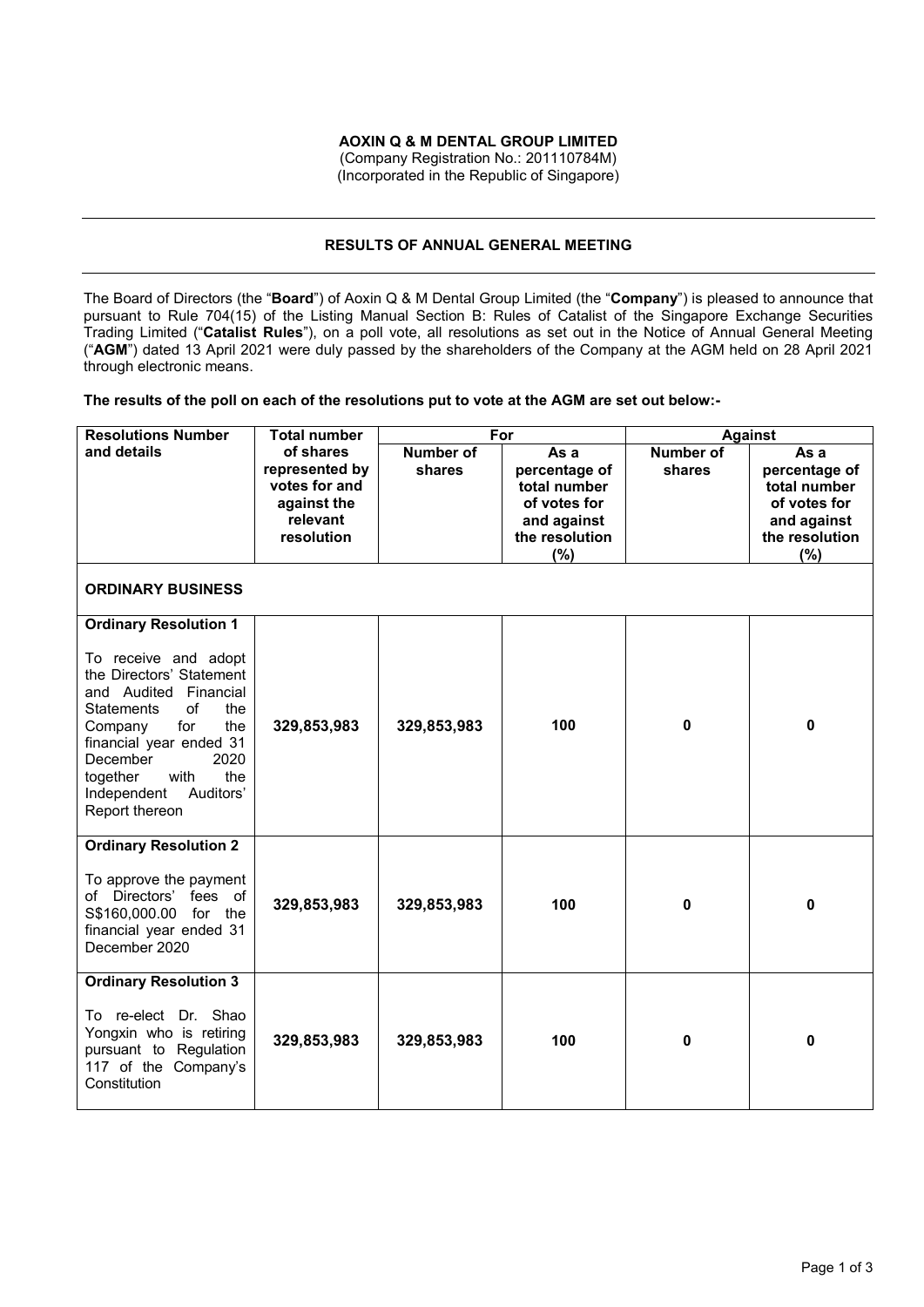|                                                                                                                                                                                                     | <b>Total number</b>                                                                   | For                 |                                                                                            | <b>Against</b>      |                                                                                                   |  |  |  |
|-----------------------------------------------------------------------------------------------------------------------------------------------------------------------------------------------------|---------------------------------------------------------------------------------------|---------------------|--------------------------------------------------------------------------------------------|---------------------|---------------------------------------------------------------------------------------------------|--|--|--|
| <b>Resolutions Number</b><br>and details                                                                                                                                                            | of shares<br>represented<br>by votes for<br>and against<br>the relevant<br>resolution | Number of<br>shares | As a<br>percentage of<br>total number of<br>votes for and<br>against the<br>resolution (%) | Number of<br>shares | As a<br>percentage of<br>total number<br>of votes for<br>and against<br>the resolution<br>$(\% )$ |  |  |  |
| <b>Ordinary Resolution 4</b><br>re-appoint<br>Messrs<br>To<br>RSM Chio Lim LLP as<br>the Company's Auditors<br>to authorise<br>the<br>and<br>fix<br>their<br><b>Directors</b><br>to<br>remuneration | 329,853,983                                                                           | 329,853,983         | 100                                                                                        | 0                   | 0                                                                                                 |  |  |  |
| <b>SPECIAL BUSINESS</b>                                                                                                                                                                             |                                                                                       |                     |                                                                                            |                     |                                                                                                   |  |  |  |
| <b>Ordinary Resolution 5</b>                                                                                                                                                                        |                                                                                       |                     |                                                                                            |                     |                                                                                                   |  |  |  |
| To authorise Directors to<br>allot and issue shares                                                                                                                                                 | 329,853,983                                                                           | 329,853,983         | 100                                                                                        | 0                   | 0                                                                                                 |  |  |  |
| <b>Ordinary Resolution 6</b>                                                                                                                                                                        |                                                                                       |                     |                                                                                            |                     |                                                                                                   |  |  |  |
| To authorise Directors to<br>allot and issue shares<br>under the Scheme and<br>Share Plan                                                                                                           | 329,853,983                                                                           | 329,853,983         | 100                                                                                        | 0                   | 0                                                                                                 |  |  |  |

# **In relation to Ordinary Resolution 3**

Dr. Shao Yongxin, who was re-elected as a Director of the Company, remains as the Executive Director and Group Chief Executive Officer of the Company.

# **Details of parties who are required to abstain from voting on any resolution(s)**

There are no parties who were required to abstain from voting on any resolution(s) put to vote at the AGM.

# **Name of firm appointed as scrutineer**

Janusys Consultants Pte Ltd was the appointed scrutineer for the AGM.